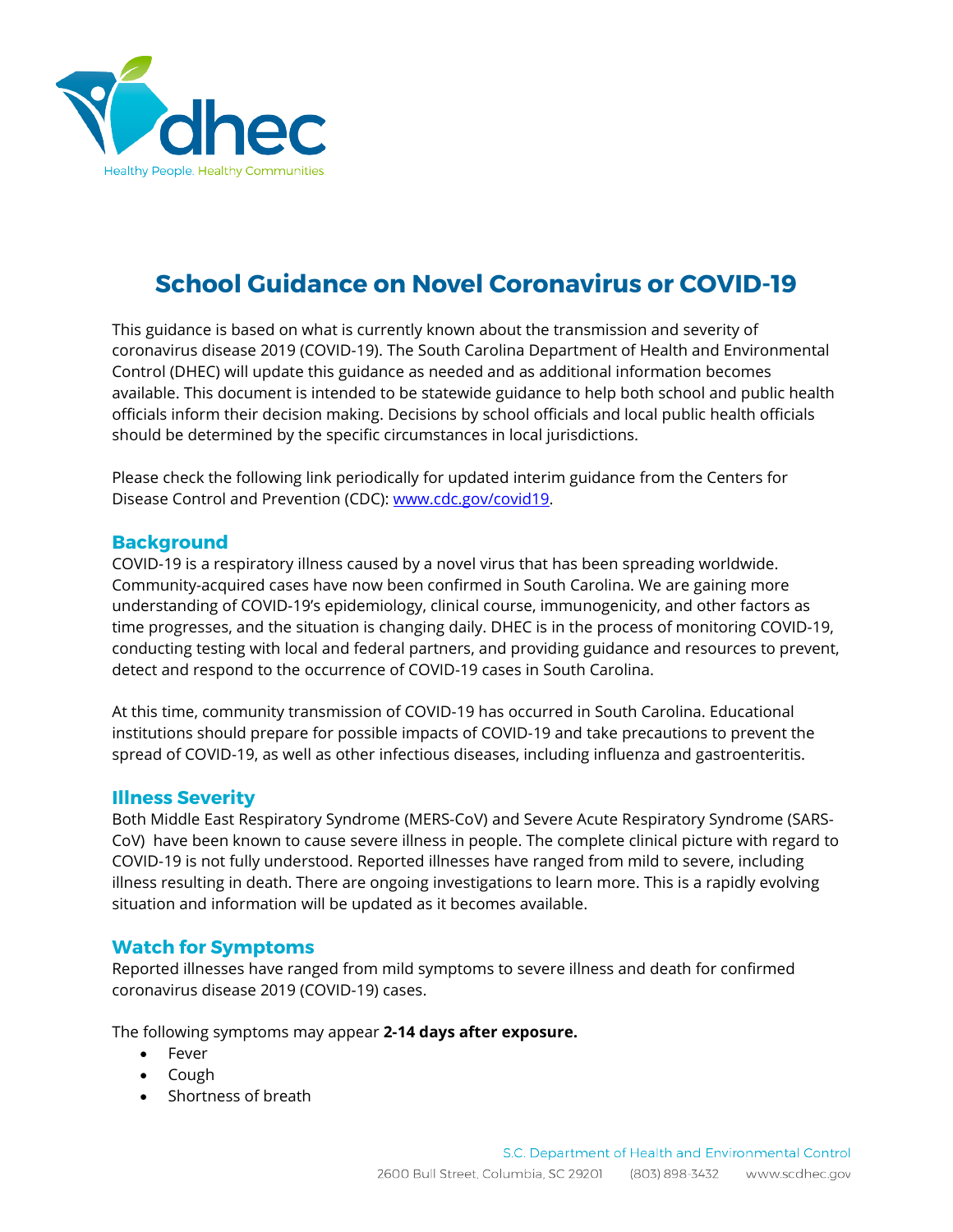# **What is the role of schools in responding to COVID-19?**

COVID-19 is a respiratory illness caused by a novel (new) virus, and we are learning more about it every day. There is currently no vaccine to protect against COVID-19. At this point, the best way to prevent infection is to avoid being exposed to the virus that causes it. Stopping transmission (spread) of the virus through everyday practices is the best way to keep people healthy. More information on COVID-19 is available [here.](https://www.cdc.gov/coronavirus/2019-ncov/index.html)

Schools, working together with local health departments, have an important role in slowing the spread of diseases to help ensure students have safe and healthy learning environments. Schools serve students, staff, and visitors from throughout the community. All of these people may have close contact in the school setting, often sharing spaces, equipment, and supplies.

Below DHEC and CDC have outlined two scenarios that should be considered by each school and partner organization serving students in order to protect students, families, and staff.

# **Guidance for schools which do not have COVID-19 identified in their community**

To prepare for possible community transmission of COVID-19, the most important thing for schools to do now is **plan and prepare**. As the global outbreak evolves, schools should prepare for the possibility of community-level outbreaks. Schools want to **be ready** if COVID-19 does appear in their communities.

## **Childcare and K-12 school administrators nationwide can take steps to help stop or slow the spread of respiratory infectious diseases, including COVID-19:**

- **Review, update, and implement emergency operations plans (EOPs).** This should be done in collaboration with local health departments and other relevant partners. Focus on the components, or annexes, of the plans that address infectious disease outbreaks.
	- $\circ$  Ensure the plan includes strategies to reduce the spread of a wide variety of infectious diseases (e.g., seasonal influenza). Effective strategies build on everyday school policies and practices.
	- o Ensure the plan emphasizes common-sense preventive actions for students and staff. For example, emphasize actions such as staying home when sick; appropriately covering coughs and sneezes; cleaning frequently touched surfaces; and washing hands often.
		- CDC has workplace resources such as posters with messages for staff about [staying](https://www.cdc.gov/nonpharmaceutical-interventions/pdf/stay-home-youre-sick-employers-item4.pdf) home when sick and how to avoid [spreading](https://www.cdc.gov/nonpharmaceutical-interventions/pdf/dont-spread-germs-work-item3.pdf) germs at work.
		- Other health and education professional organizations may also have helpful resources your school can use or share. For example, the American Academy of Pediatrics provides information on germ [prevention](https://www.healthychildren.org/English/health-issues/conditions/prevention/Pages/Germ-Prevention-Strategies.aspx) [strategies](https://www.healthychildren.org/English/health-issues/conditions/prevention/Pages/Germ-Prevention-Strategies.aspx) and reducing the spread of illness in [childcare](https://www.healthychildren.org/English/health-issues/conditions/prevention/Pages/Prevention-In-Child-Care-or-School.aspx) settings.
	- $\circ$  Ensure handwashing strategies include washing with soap and water for at least 20 seconds or using a hand sanitizer that contains at least 60% alcohol if soap and water are not available.
		- **•** CDC offers several free handwashing resources that include health [promotion materials,](http://www.cdc.gov/handwashing/materials.html) information on [proper handwashing technique,](https://www.cdc.gov/handwashing/when-how-handwashing.html) and [tips for families to help children develop good handwashing habits.](https://www.cdc.gov/handwashing/handwashing-family.html)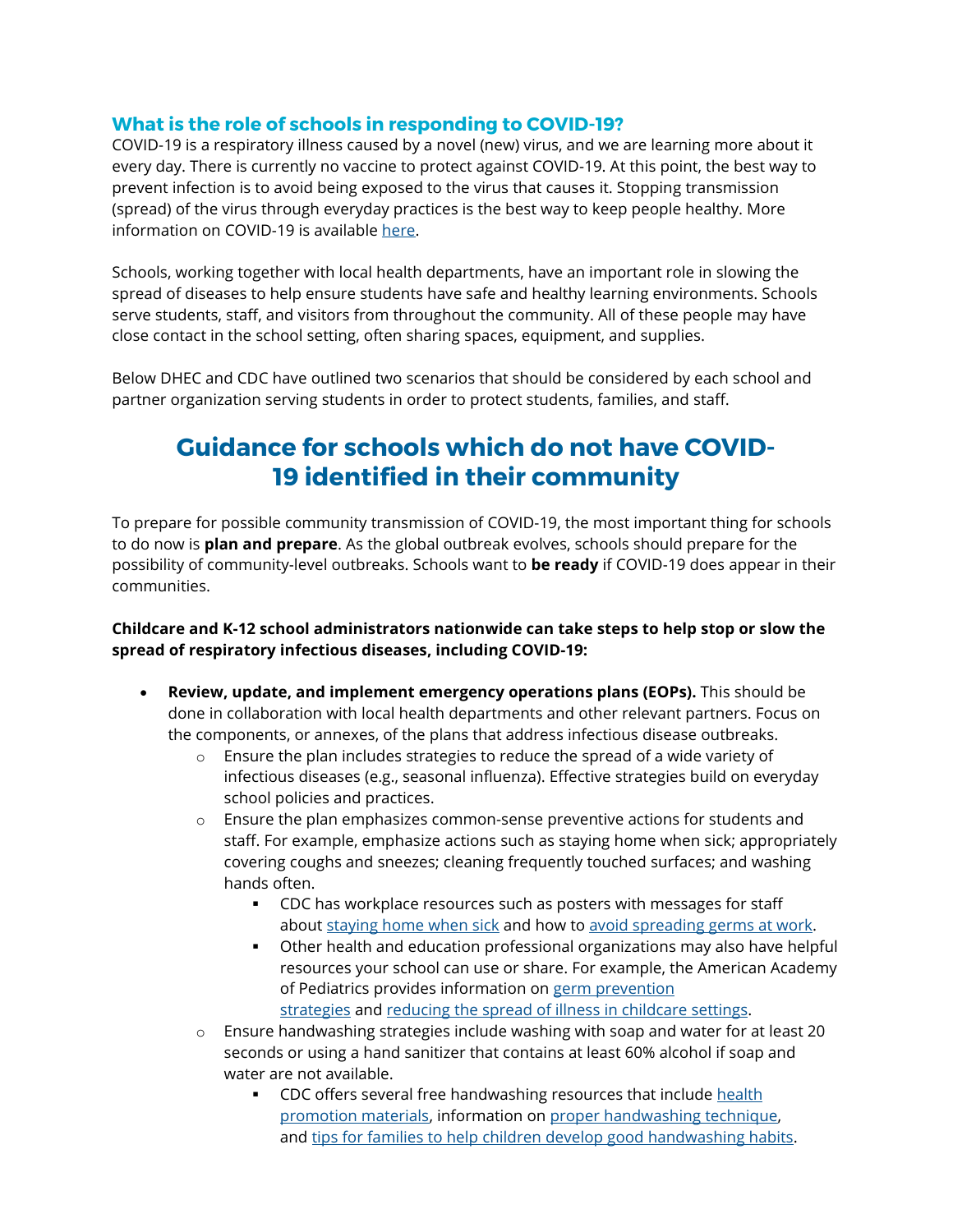- $\circ$  Reference key resources while reviewing, updating, and implementing the EOP:
	- Multiple federal agencies have developed resources on school planning principles and a 6-step process for creating plans to build and continually foster safe and healthy school communities *before*, *during*, and *after* possible emergencies. Key resources include [guidance on developing high-quality](https://rems.ed.gov/docs/REMS_K-12_Guide_508.pdf)  [school emergency operations planspdf](https://rems.ed.gov/docs/REMS_K-12_Guide_508.pdf) iconexternal icon, and a [companion](https://rems.ed.gov/docs/District_Guide_508C.pdf)  [guide on the role of school districts in developing high-quality school](https://rems.ed.gov/docs/District_Guide_508C.pdf)  [emergency operations planspdf](https://rems.ed.gov/docs/District_Guide_508C.pdf) iconexternal icon.
	- The Readiness and Emergency Management for Schools (REMS) Technical Assistance (TA) Center's [websiteexternal](https://rems.ed.gov/) icon contains free resources, trainings, and TA to schools and their community partners, including many tools and resources on emergency planning and response to infectious disease outbreaks.
- o **Develop information-sharing systems with partners.**
	- Information-sharing systems can be used for day-to-day reporting (on information such as changes in absenteeism) and disease surveillance efforts to detect and respond to an outbreak.
	- Local health officials should be a key partner in information sharing.
- o **Monitor and plan for absenteeism.**
	- Review the usual absenteeism patterns at your school among both students and staff.
	- Alert local health officials about large increases in student and staff absenteeism, particularly if absences appear due to respiratory illnesses (like the common cold or the "flu," which have symptoms similar to symptoms of COVID-19).
	- Review attendance and sick leave policies. Encourage students and staff to stay home when sick. Use flexibility, when possible, to allow staff to stay home to care for sick family members.
	- Discourage the use of perfect attendance awards and incentives.
	- Identify critical job functions and positions, and plan for alternative coverage by cross-training staff.
	- Determine what level of absenteeism will disrupt continuity of teaching and learning.
- o **Establish procedures for students and staff who are sick at school.**
	- Establish procedures to ensure students and staff who become sick at school or arrive at school sick are sent home as soon as possible.
	- Keep sick students and staff separate from well students and staff until they can leave.
	- Remember that schools are not expected to screen students or staff to identify cases of COVID-19. The majority of respiratory illnesses are not COVID-19. If a community (or more specifically, a school) has cases of COVID-19, local health officials will help identify those individuals and will follow up on next steps.
	- Share resources with the school community to help families understand when to keep children home. This guidance, not specific to COVID-19, from the American Academy of Pediatrics can be helpful for [familiesexternal](https://www.healthychildren.org/English/family-life/work-play/Pages/When-to-Keep-Your-Child-Home-from-Child-Care.aspx) icon.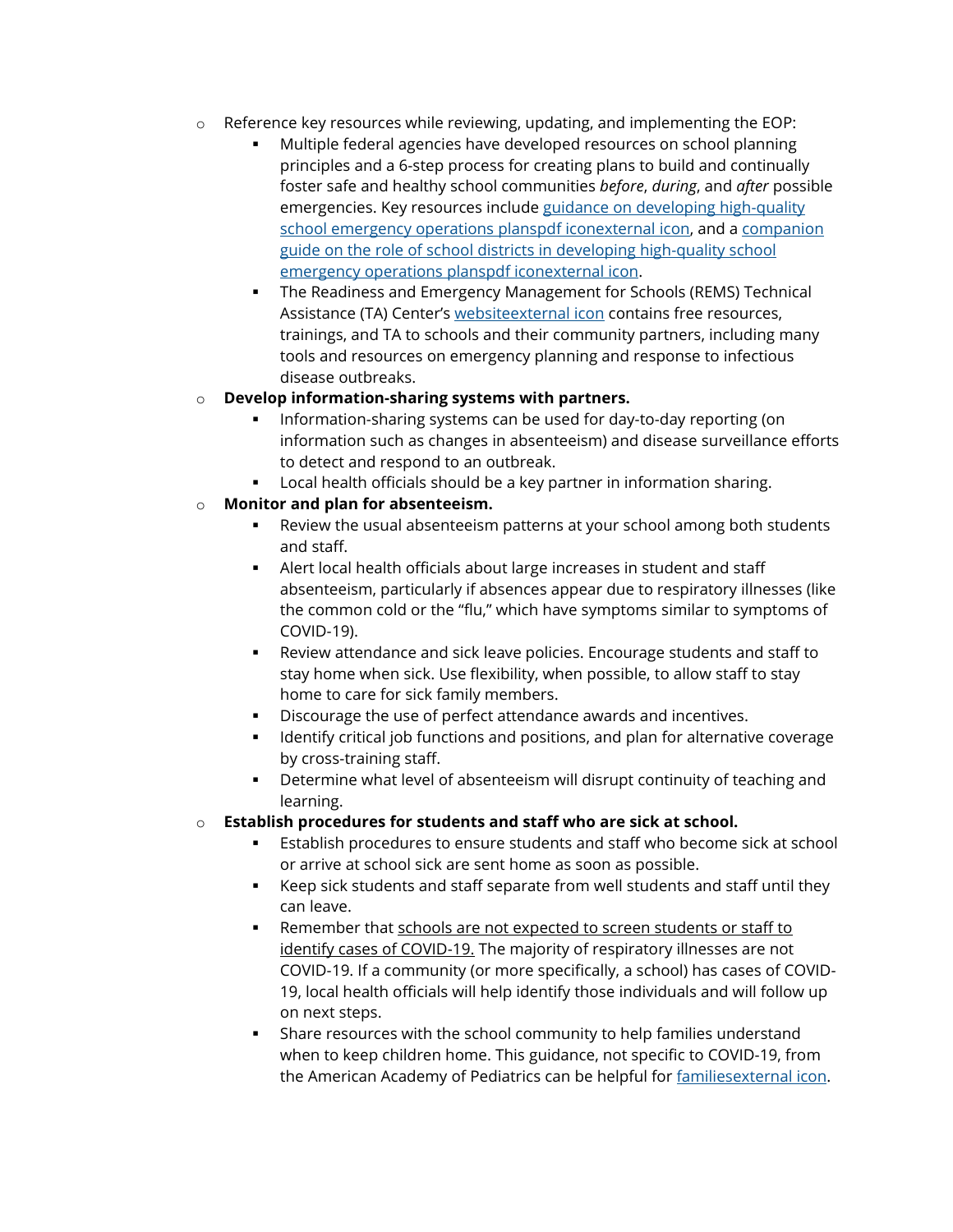### o **Perform routine environmental cleaning.**

- Routinely clean frequently touched surfaces (e.g., doorknobs, light switches, countertops) with the cleaners typically used. Use all cleaning products according to the directions on the label.
- **Provide disposable wipes so that commonly used surfaces (e.g., keyboards,** desks, remote controls) can be wiped down by students and staff before each use.
- o **Create communications plans for use with the school community.**
	- Include strategies for sharing information with staff, students, and their families.
	- Include information about steps being taken by the school or childcare facility to prepare, and how additional information will be shared.
- o **Review CDC's guidance for businesses and employers**.
	- Review this CDC [guidance](https://www.cdc.gov/coronavirus/2019-ncov/specific-groups/guidance-business-response.html) to identify any additional strategies the school can use, given its role as an employer.

#### **Childcare and K-12 administrators can also support their school community by sharing**

**resources** with students (if resources are age-appropriate), their families, and staff. Coordinate with local health officials to determine what type of information might be best to share with the school community. Consider sharing the following fact sheets and information sources:

- Information about COVID-19 available through [state](https://www.cdc.gov/publichealthgateway/healthdirectories/healthdepartments.html) and [localexternal](https://www.naccho.org/membership/lhd-directory) icon health departments
- General CDC fact sheets to help staff and students' families understand COVID-19 and the steps they can take to protect themselves:
	- o *[What you need to know about coronavirus disease 2019 \(COVID-19\)](https://www.cdc.gov/coronavirus/2019-ncov/downloads/2019-ncov-factsheet.pdf)*pdf icon
	- o *[What to do if you are sick with coronavirus disease 2019 \(COVID-19\)](https://www.cdc.gov/coronavirus/2019-ncov/about/steps-when-sick.html)*
	- o *Stop the spread of germs – [help prevent the spread of respiratory viruses like COVID-](https://www.cdc.gov/coronavirus/2019-ncov/downloads/stop-the-spread-of-germs.pdf)19*pdf [icon](https://www.cdc.gov/coronavirus/2019-ncov/downloads/stop-the-spread-of-germs.pdf)
- CDC Information on [COVID-19 and children](https://www.cdc.gov/coronavirus/2019-ncov/specific-groups/children-faq.html)
- CDC information for staff, students, and their families who have recently traveled back to the United States from areas where CDC has identified community spread of coronavirus:
	- $\circ$  A list of countries where community spread of COVID-19 is occurring can be found on the CDC webpage: *[Coronavirus Disease 2019 Information for Travel](https://www.cdc.gov/coronavirus/2019-ncov/travelers/index.html)*

**For questions about students who plan to travel, or have recently traveled, to areas with community spread of COVID-19, refer to CDC's [FAQ for travelers.](https://www.cdc.gov/coronavirus/2019-ncov/travelers/faqs.html) Schools can also consult with state and local health officials.** Schools may need to postpone or cancel trips that could expose students and staff to potential community spread of COVID-19. Students returning from travel to areas with community spread of COVID-19 must follow guidance they have received from health officials. COVID-19 information for travel is updated regularly on the CDC [website.](https://www.cdc.gov/coronavirus/2019-ncov/travelers/index.html)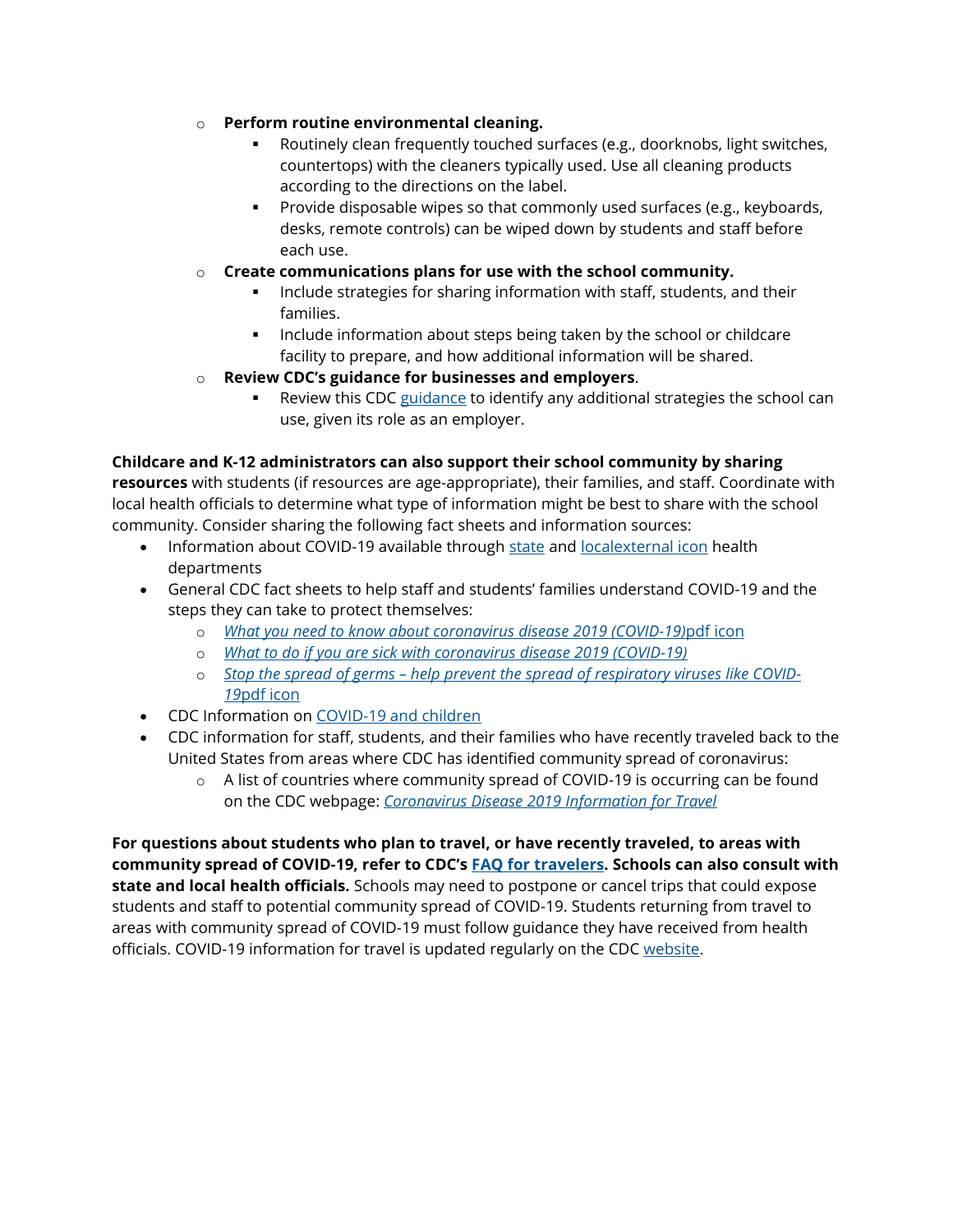# **Guidance for schools with identified cases of COVID-19 in their community**

If local health officials report that there are cases of COVID-19 in the community, schools may need to take additional steps in **response** to prevent spread in the school. The first step for schools in this situation is to talk with local health officials. The guidance provided here is based on current knowledge of COVID-19. As additional information becomes available about the virus, how it spreads, and how severe it is, this guidance may be updated. Administrators are encouraged to work closely with local health officials to determine a course of action for their childcare programs or schools.

## **Determine if, when, and for how long childcare programs or schools may need to be dismissed.**

Temporarily dismissing childcare programs and K-12 schools is a strategy to stop or slow the further spread of COVID-19 in communities. During school dismissals, childcare programs and schools may stay open for staff members (unless ill) while students stay home. Keeping facilities open a) allows teachers to develop and deliver lessons and materials remotely, thus maintaining continuity of teaching and learning; and b) allows other staff members to continue to provide services and help with additional response efforts.

Childcare and school administrators should work in close collaboration and coordination with local health officials to make dismissal and large event cancellation decisions. Schools are not expected to make decisions about dismissal or canceling events on their own. Schools can seek specific guidance from local health officials to determine if, when, and for how long to take these steps. Large event cancellations or school dismissals may be recommended for 14 days, or possibly longer if advised by local health officials. The nature of these actions (e.g., geographic scope, duration) may change as the local outbreak situation evolves.

#### **If an ill student or staff member attended school prior to being confirmed as a COVID-19 case:**

- **Local health officials may recommend temporary school dismissals if a student or staff member attended school prior to being confirmed as a COVID-19 case.** Local health officials' recommendations for the scope (e.g., a single school, a full district) and duration of school dismissals will be made on a case-by-case basis based on the most up-todate information about COVID-19 and the specific cases in the impacted community.
- **Schools should work with the local health department and other relevant leadership to communicate the possible COVID-19 exposure**. This communication to the school community should align with the communication plan in the school's emergency operations plan. In such a circumstance, it is critical to maintain confidentiality of the student or staff member as required by the Americans with Disabilities Act and the Family Education Rights and Privacy Act.
- **If a student or staff member has been identified with COVID-19, school and program administrators should seek guidance from local health officials to determine when students and staff should return to schools and what additional steps are needed for the school community.** In addition, students and staff who are well but are taking care of